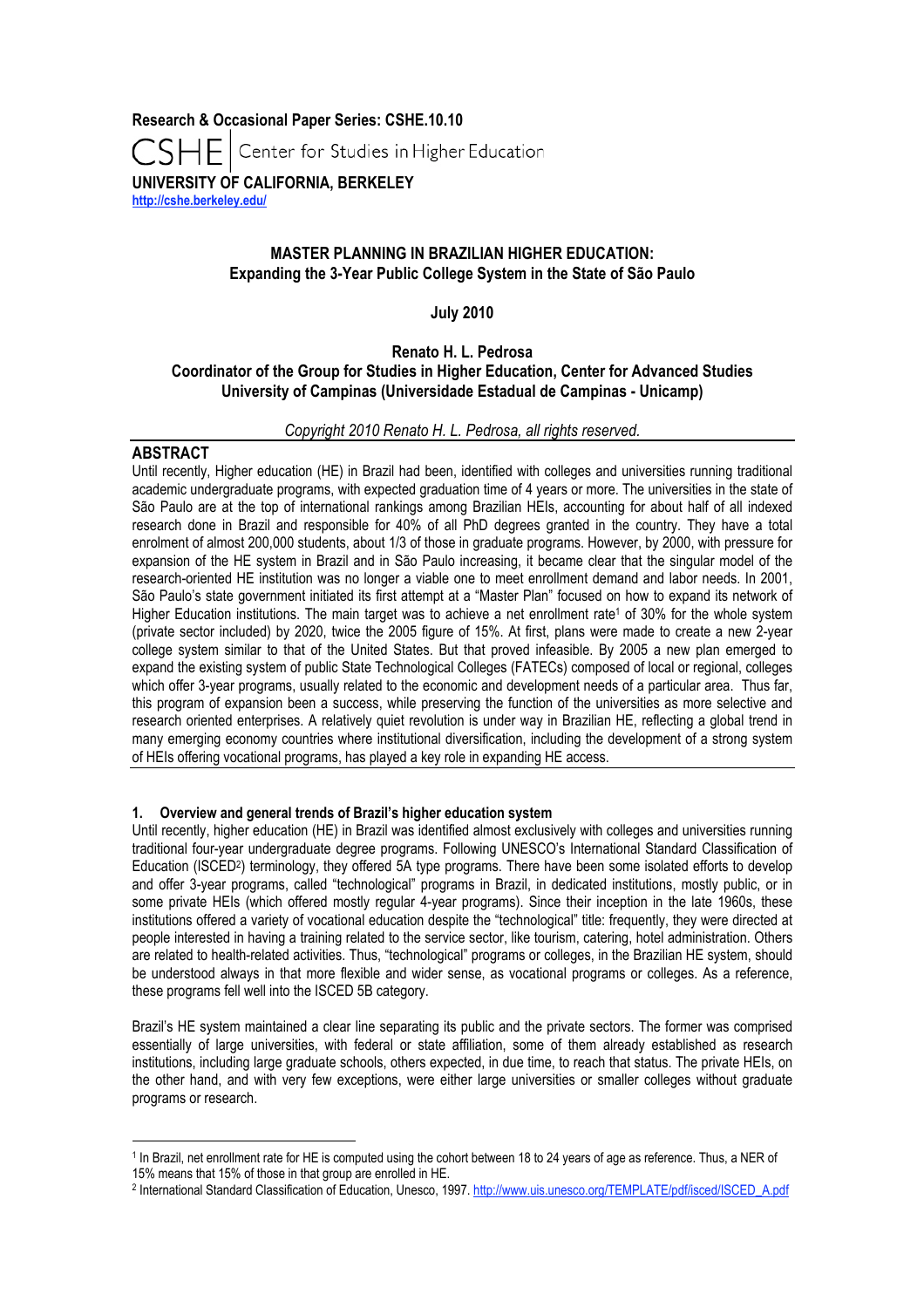However, over a 15 period, the HE landscape in Brazil has changed dramatically. Not only has there been a huge increase in the private sector, but also most new providers have been for-profit institutions. Between 1994 and 2008, enrollment grew from 1.7 million to about 5.5 million, a net growth of 210%. Most of this increase was in the private sector, where total growth exceeded 300%. Private sector enrollment went from 58% to more than 75% of the nation's total enrollment. Moreover, at the end of that period, 2/3rds of the students enrolled in private HEIs studied in for-profit institutions, a reversal from the situation 15 years early.

The public sector also experienced a sustained period of growth, but at a much slower pace: enrollment grew by about 100%, from just under 700,000 to almost 1.4 million. Figure 1 shows HE enrollment from 1980 through 2008 and the dramatic shift that occurred in the mid-90s.

Figure 1 – HE enrollment figures for Brazil, 1980-2008. Censo do Ensino Superior 1980-2008, INEP/MEC.



Figure 2 – Enrollment in 3-year vocational programs in Brazil, by sector and total. Resumo Técnico, Censo da Educação Superior 2008, INEP/MEC.



Figure 2 provides enrollment from 2002 to 2008 for 3-year degree programs, with Brazil's total enrollment for higher education celebrated at 10 for actual figure for comparative purposes. Even though a small part of the whole system, growth in 3-year programs has been significant. Similarly to the overall system, the private sector provided for most of that growth. In 2002, only about 81,000 students were enrolled in 3-year programs, with 40% of that total in public institutions. That changed dramatically only three years later, with 214,000 students enrolled and 75% in private HEIs.

In 2008, there were already more than 410,000 students enrolled in these 3-year degree programs, with the private sector accounting for about 83% of total. Compared to what had been happening in some other emergent countries, like South Korea, or even Chile, those figures seem quite small. But the trend seems to be holding up and estimates for 2010 are that more than 500,000 students are now enrolled in 3-year programs, a growth of more than 500% over 2002 figures, and accounting for almost 10% of all HE enrollment in Brazil.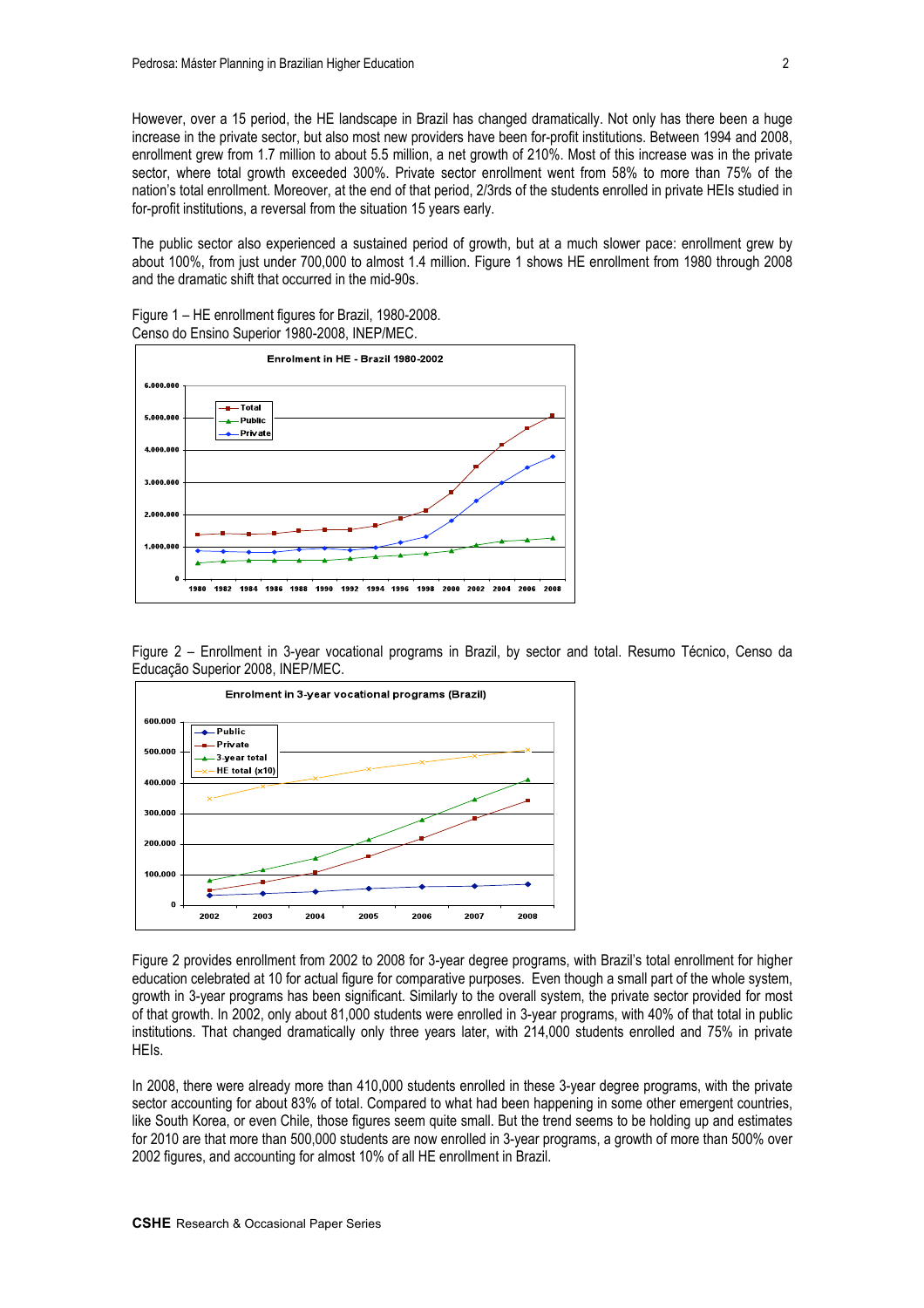Indicative of growing demand for tertiary education in Brazil, the public sector has also shown a large increase in enrolment in 3-year programs: from about 32,000 students enrolled in 2002 to almost 70,000 in 2008, to at least 90,000 in 2010 (considering data for just federal and São Paulo state institutions) -- close to 200% increase in the last 8 years.

#### **2. The Public Technological College System in São Paulo**

A large part of the growth in the public sector enrollment in 3-year programs has occurred in São Paulo, which is the largest Brazilian state in population. In 2010-11, it is estimated that more than 40,000 students will be enrolled in 3 year programs alone. The São Paulo system of public State Technological Colleges (FATECs) is composed of small (typically less than 2,000 students enrolled in each campus), local or regional, colleges, with programs focused on regional economic and development needs.

Figure 3 – State Technological Colleges in São Paulo (FATECS): spots, enrolment and number of campi. (Source: Centro Paula Souza, São Paulo).



Figure 3 presents the number of spots (places available for freshmen each year), enrollment figures and number of units for this system, form 1990 through 2010. The year 2000 marks the end of a long period of very slow or no growth for the system. Since then, growth has been spectacular. The number of campuses jumped from 9 to 52, spots went from about 3,000 to more than 20,000 for the class that will start 2011. Enrollment has also shown intensive growth, from about 10,000 in 2000 to more than 40,000 already in the January-June semester of 2010. Student demand continues to grow. Application figures for the FATEC system show that, on average, selectivity is similar to that of the federal university system: about 8 people per spot. Some programs show much higher figures. It is projected that by 2012 enrollment in these institutions will top 60,000.

Following international trends, employment and salaries of FATEC graduates are relatively high compared to those students with just a high-school degree.<sup>3</sup> A recent survey of graduates showed that more than 90% of those graduated are employed one year after graduation (higher than the 80% average for OECD countries), and the average salary is about 5 minimum wage units, which would translate into about \$1,700 PPP. That is much higher than the average employed Brazilian earns (approximately \$700 PPP), and is equivalent to at least 75% of what a typical college graduate with a 4-year degree earns at the same career stage, the same as the average for OECD countries. For some programs, like Construction, Mechanical Systems or Information Systems, 97% of graduates are employed within one year of graduation.

Academically, programs at each campus are designed with the perspective of attending work force demands from local and regional industry, business and service sectors. For example, in Marília, a city of population of about 300,000 in the southwest region of the state with a strong food industry sector, a FATEC was established with programs that provide degrees related to its dominant economic sectors, and beyond the usual administration, information systems and a few others that are common to all FATEC campuses). All newer campuses follow that policy of developing programs with strong ties to local and regional economic activities.

With this level of success, it is not surprising that local politicians and mayors are eager to have a FATEC in their region/city, since they have a very effective impact on the educational and economic life of their communities and indicates that the present expansion process is not a short-lived. The FATEC system is totally financed by the state,

 $\overline{a}$ 

<sup>3</sup> Education at a Glance 2006 and 2007, OECD, Paris.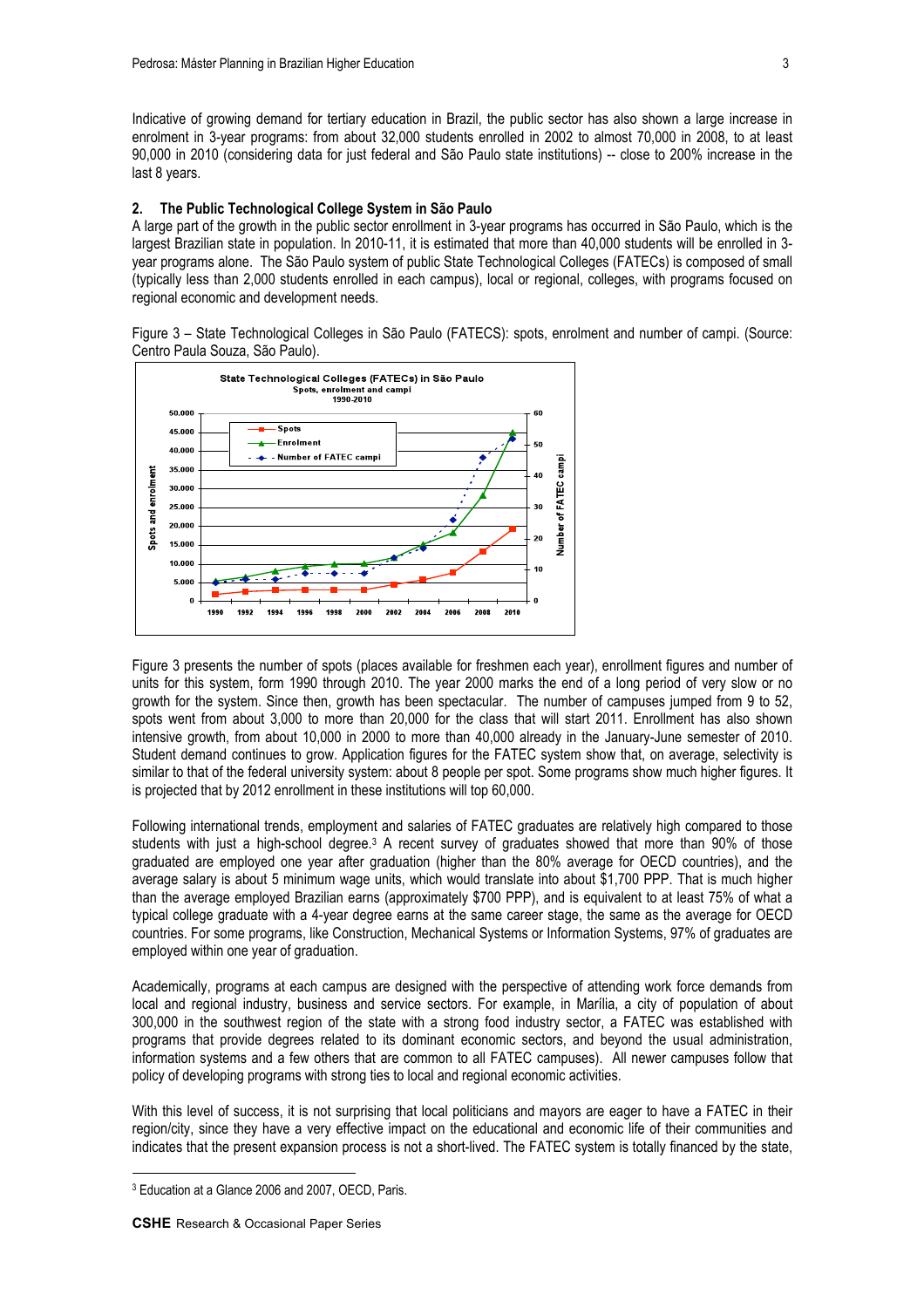with some municipalities helping their start by providing, mostly, real-estate property for their facilities. In the 2006- 2010 period, investments on the system have increased 6-fold, from US\$40 million to US\$240 million, while funding for the universities have been kept at a constant (adjusted for inflation) level of about US2.5 billion (all converted at current exchange rate, 2010).

By 2012, the São Paulo's FATEC system will have almost as many students enrolled in its 3-year programs as the whole Brazilian public system had in 2007. Why and how that came to be is the subject of the next section, since it is related to SP having adopted, increasingly, the practice of developing mid- and long-term planning strategies regarding development of its public HE system.

#### **3. "Master Planning" in the state of São Paulo**

Since the early 1900s, the state of São Paulo has an innovator in the development of its HE system when compared to other states in Brazil. In the early 1930s, the state decided to start a university system modeled on the ideals of Humboldt University, shifting emphasis from the traditional professional schools (Medicine, Law, Engineering, which already had state HEIs offering degrees) to one that also included basic sciences and humanities. The University of São Paulo (Universidade de São Paulo - USP) is considered the first true university to be established in Brazil. Founded in 1934 with a strong academic profile, it recruited many foreign professors and scholars such as Claude Levy-Strauss to help develop the new institution. .

In the 1960s, a second state university was created, the University of Campinas (Universidade Estadual de Campinas - Unicamp) with a similar academic orientation, and emphasizing research and graduate teaching. A third university, the State University "Julio de Mesquita Filho" (Universidades Estadual Paulista "Julio de Mesquita Filho" - Unesp) was organized during the 1970s. Formed by merging a group of local and regional institutions, Unesp now has programs in 23 municipalities. It has a slightly different profile, with some units being more teaching intensive and less graduate-research activity.

Today, these three state universities are at the top of international rankings among Brazilian HEIs, being the source of about half of all indexed research done in Brazil and responsible for 40% of all PhD degrees granted in the country. They have a total enrolment of almost 200,000 students, about 1/3 of those in graduate programs.

Despite their success, by 2000, it became clear that the model of institution used in the establishment of the São Paulo universities, that of the research-oriented HE institution, with strong graduate programs in all areas, was no longer a viable one for further enrollment expansion. Demand for higher education rapidly grew, with pressure for expansion being driven by the steady increases in the number of secondary school graduates.

In 2001, the State University Rectors' Council (CRUESP), developed the first study where the expansion of the public HE system in São Paulo was considered as a whole, forming a "Master Plan" similar to what was developed in California in 1960, only with objectives that catered to the needs of Brazil. CRUESP is an official board that rules common issues, including salary values, for universities policies in São Paulo. Three major recommendations were presented in the subsequent CRUESP report:

- 1. Expansion of enrollment at the three state universities by 27%.
- 2. Development of 2-year vocational programs and new institutions similar to those offered by the Community Colleges systems in the US.
- 3. Expansion of the FATEC system.

At that point, it was not clear to the group that made the proposal how the FATEC system would expand, if through expansion of the vocation 3-year programs it already offered or through this new model of 2-year certificates, more like a preliminary step towards a full-fledged 4-year college degree.

Among the proposals, the first one was fulfilled within the expected timeframe. By 2006, the universities expanded by the 27% in enrollment. But the 2-year programs were never put in place, either by universities or by the FATEC system.

Returning to Figure 3, between 2001 and 2006 the number of FATEC campuses and admission spots more than doubled, and all the new programs and units were developed in the 3-year vocational/professional model already in place prior to the CRUESP report. One reason was that 3-year vocational oriented degree programs where increasingly accepted by employers as a legitimate and even required credential for employment. At the same time, the private, largely for-profit sector adopted the same model, as we have seen in Fig. 2.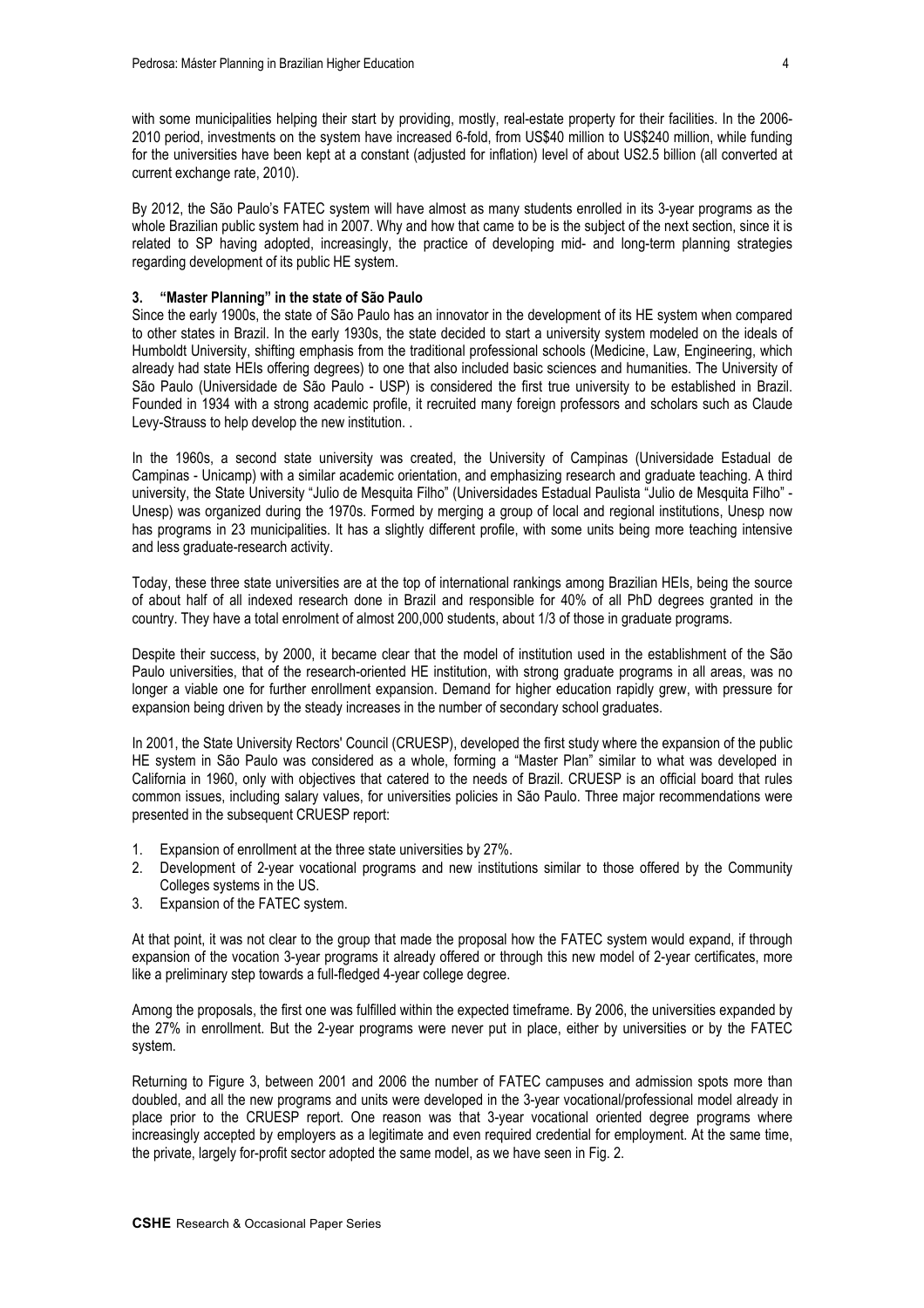By mid-2005, it became clear that there was a need to further develop São Paulo's long-term strategic plan for its public HE system – a sort of second Master Plan. The rector of Unicamp, Carlos Henrique de Brito Cruz, a wellknown physicist, proposed to the Science and Technology Council (CONCITE) that a Director Plan for the Development of the State Public HE System be drafted. CONCITE is a consulting committee that is part of the São Paulo State Secretariat for Science, Technology and Economic Development. The explicit purpose of the plan was to establish guidelines, objectives (and means to fulfill them) in order to achieve a qualified expansion of the public HE system in the state. The main target was to achieve a net enrollment rate<sup>4</sup> of 30% for the whole system (private sector included) by 2020, twice the 2005 figure of 15%.

The proposal was approved, being enacted as a Governor's decree, at the end of 2005. The decree included the establishment of a Steering Committee, presided by the head of the Secretariat. It had as main responsibilities to orient the development of the plan and to make final decisions about the proposals. It also indicated five areas that were central as focal points to guide its development:

- a) Demand: evolution and regional needs.
- b) Access: expansion and social inclusion.
- c) Institutional structure and governance.
- d) Costs and financing the plan.
- e) Innovation and competitiveness.

For each of these focal areas a working group was formed, to collect data and present studies related to HE in São Paulo, with preliminary proposals regarding the objectives of the plan. An executive coordinator was in charge of assuring that the working groups would fulfill their jobs in a timely fashion, not an easy task considering the breath of the subjects involved, the vast amount of possibilities presented as venues for exploration and the time constraints. It was expected that by mid-2006 a draft of the report with the plan would be available for the Steering Committee's appraisal.

In early November 2006 a report was presented to an enlarged meeting of the Committee, for which all the participants in the working groups were also invited. Among its recommendations, the plan called for intensifying even more vigorously the expansion of the FATEC system, with a target of reaching circa 250,000 students enrolled by 2020. That should follow a pattern of reaching the state areas where the system was still not present in the way it was considered necessary for the local economies of those areas.

The recommendation for expanding the FATEC system was based on evidence that: a) the cost of expanding such a system was only a fraction of a similar expansion using the research university model; b) there was growing demand for higher level professionally trained people. Taking into account that the families of students in the FATEC system are, mostly, headed by parents without a HE degree, an important goal of the enrollment expansion is social inclusion in the public HE system. It is relevant to notice that there are no fees or tuition charged by Brazil's public HEIs by constitutional ordinance. To support enrollment expansion, the plan called for directing new public money to finance the FATEC system's proposed expansion.

For the universities, the plan called for new defined qualifications and standards for graduate programs and research activities, as well as participating more actively in the new internationalized HE environment that was the trend for most top HEIs around the world. The new plan also called for retaining financial autonomy for the state's universities, and maintaining state funding for the university system.

The net effect is that the call for an expansion of the FATEC system was linked to the preservation the universities as they had been conceived originally as research and graduate training orientated institutions. Thus, the immediate pressure for expansion was redirected to the FATEC system. There was a call for the universities to develop an expansion plan as well, but the pace would be much slower, with a target increase in enrollment of 50% from 2006 to 2020. To reach the 30% net enrollment rate target (in 2020), the plan also called for support of private higher education (basically in the form of student aid), since it would need to keep growing at a moderate rate for the goal to be achieved.

The approval of the final report had to be delayed due to state general elections in São Paulo, which had occurred in early October. The new state administration took office in January of 2007 and decided to change the institutional structure of the state HE system, creating a new Secretariat of HE. But the FATEC system stayed at the original

 $\overline{a}$ 

<sup>4</sup> In Brazil, net enrollment rate for HE is computed using the cohort between 18 to 24 years of age as reference. Thus, a NER of 15% means that 15% of those in that group are enrolled in HE.